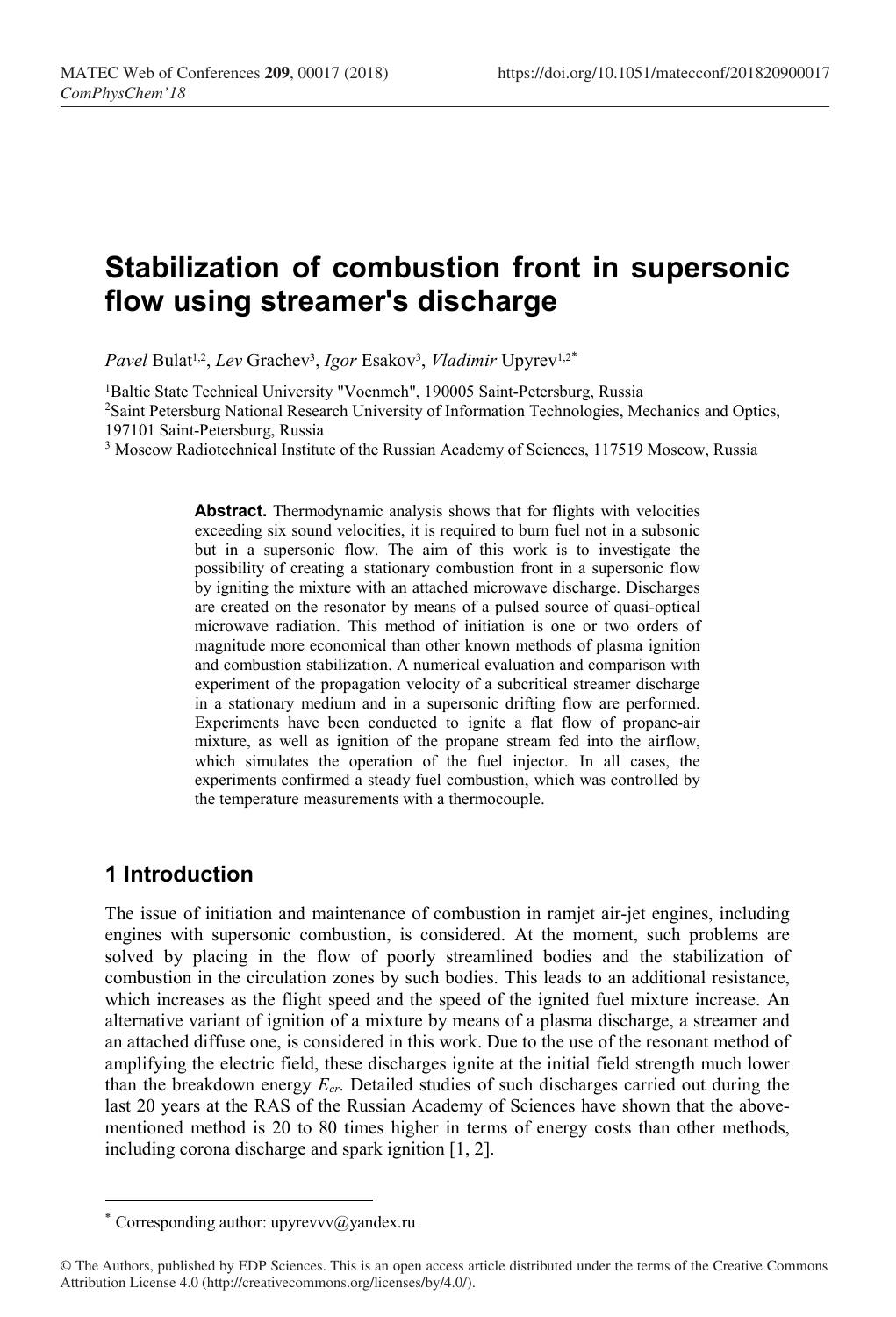The paper studies the initiation of combustion of a plane premixed air and propane stream at different speeds and fuel-oxidant ratios, as well as ignition of the propane stream fed into the air flow, similar to the operation of the fuel injector. Also in the paper the semiempirical and numerical modeling of subcritical streamer discharge and deeply subcritical attached diffuse discharge is considered. https://doi.org/10.1051/matecconf/201820900017<br>
on of a plane premixed air and propane<br>
as well as ignition of the propane stream<br>
fuel injector. Also in the paper the semi-<br>
streamer discharge and deeply subcritical<br>
1<br>

#### 2 Mathematical model

When the microwave field is turned on and when free electrons are present in this region, their number increases with time t, and the region occupied by the discharge plasma diffusely "blur". This process at the initial stage is described by the following equation for the electron density

$$
\frac{\partial n_e}{\partial t} = D_e \cdot \frac{\partial^2 n_e}{\partial r^2} + \left(v_i - v_a\right) \cdot n_e,\tag{1}
$$

where  $n_e$  – concentration of electrons,  $D_e = 7500/p$  – electron diffusion coefficient, p gas pressure in Pa,  $t -$  time,  $v_i -$  ionisation frequency,  $v_a$  – frequency of attachment of electrons to atoms,  $r$  – radius vector. In the focus of the microwave beam, in contrast to the constant field, the average electron velocity in the avalanche is zero. Proceeding from this, it is possible to obtain the propagation velocity of the plasmoid boundary [3]: the mutation of combination of a phane premixed are then the measurem and propane stream and propane stream and propane stream<br>
decls and fuel-oxidant ratios, as well as ignition of the propane stream<br>
imilar to the opera

$$
u_s = 2\sqrt{D_e \cdot (v_i - v_a)} + \frac{|\mu| \cdot E}{\omega + (v_i - v_a)} (v_i - v_a)
$$
 (2)

where the first term is determined by electron diffusion, and the second by their drift in an electric field along the tension vector  $E$ ,  $\mu$  - mobility of electrons,  $\omega$  – circular microwave radiation frequency.

In a motionless gas the problem is simplified and it is possible to estimate the velocity of the streamer propagation, based on the following considerations. Since outside the diffuse discharge  $E \le E_{cr}$ , then for the development of the streamer the density of the gas inside it must fall, otherwise deionization will occur and the channel will lose the ability to increase the field strength to  $E > E_{cr}$ . Studies [4] show that the level of supercriticality E /  $E_{cr}$ , realized at the streamer head, is set at a level slightly higher than one, at which the velocity of the ionization front corresponds to the rate of channel heating directly at the head of the streamer. Thus, the second term in Eq. (2) is negligibly small and it can be ignored when estimating the growth rate of a subcritical streamer. The expression for the head speed of the streamer

$$
u_s = 2 \sqrt{D_e \cdot \frac{E_{cr}^2}{c_p \cdot p} \cdot \frac{\omega}{4 \cdot \pi \cdot \ln\left(\frac{E_{cr}}{E}\right)}},
$$
\n(4)

where  $c_p$  – specific heat at constant pressure.

## 3 Streamer velocity

Figure 1 shows the results of calculating the speed and radius of the streamer in comparison with the experimental data obtained when shooting discharges with a high-speed Phantom v.251 camera at a speed of 510000 frames / s. Figure 2 illustrates the influence of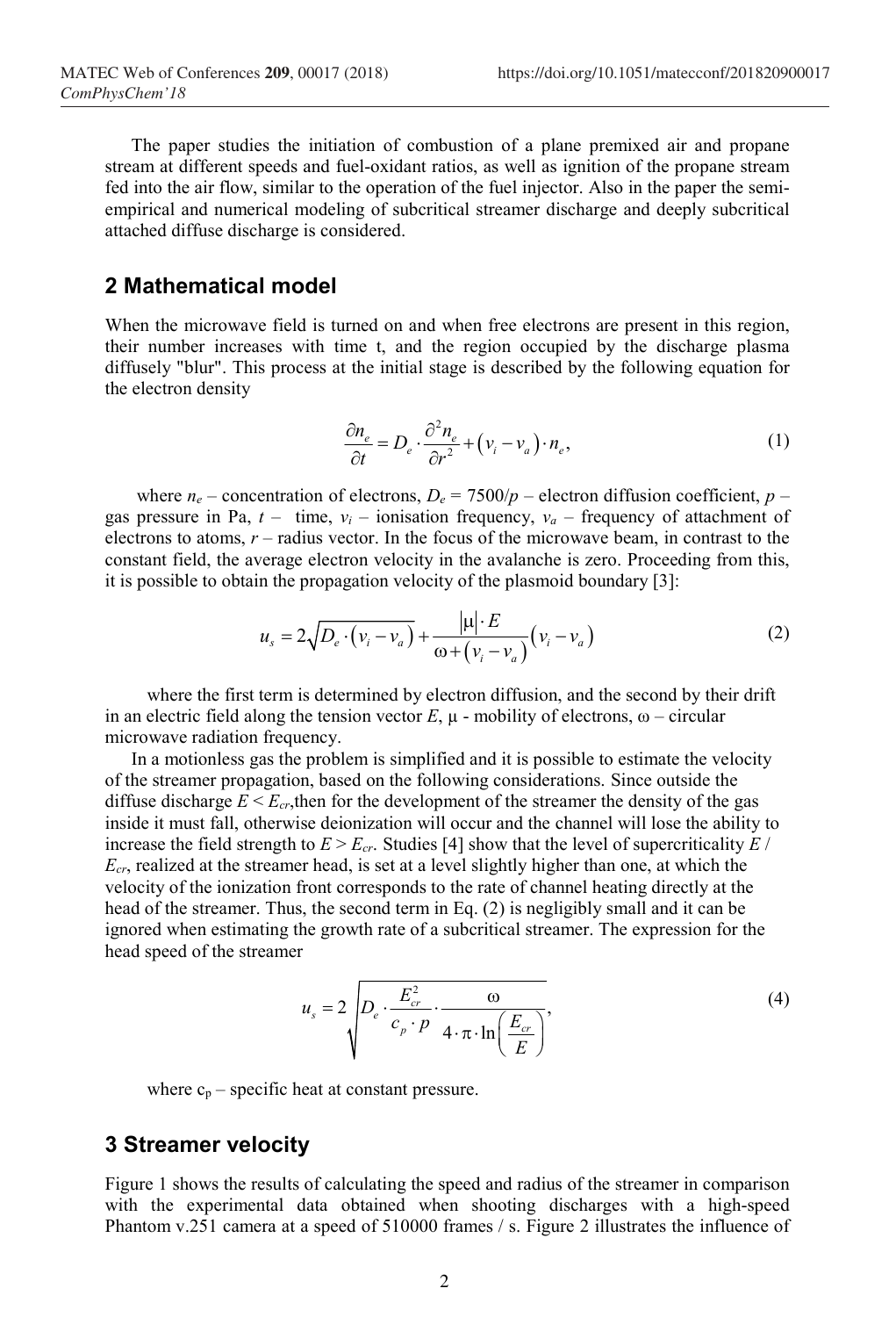supersonic air flow on a subcritical microwave discharge. The streamer microwave discharge practically does not change its shape, but its plasma channels are blurred.



Fig. 1. The propagation velocity of the streamer discharge in a front free space (a) and in a quartz tube (b) at atmospheric pressure, depending on the field strength in the region of the initiator:  $(-)$  – calculation by formula (4),  $(\square \circ)$  – the results of the experiment.



Fig. 2. Subcritical streamer discharge in still air (a) and in a supersonic flow at the velocity  $V = 500$ m/s (b). Air pressure  $p = 13.3$  kPa, field strength  $E_0 = 1.7$  kV/cm.

# 4 Experimental setup

The scheme of the experimental setup is shown in Figure 3. Installation is a pulsed vacuumtype wind tunnel. The premixed propane mixture with air exits the nozzle at a speed of 10 to 500 m / s. The speed is controlled by the total pressure in the receiver. In the first case, a cylindrical vibrator with rounded ends was used to initiate combustion (Fig. 3a). In the second, a tubular initiator with a quartz head (Fig. 3b), through which propane was pumped. The tube itself was placed in the external air flow instead of the cylindrical initiator of the installation figure 3a. The thermocouple and the pitot tube were installed at the stagnation point.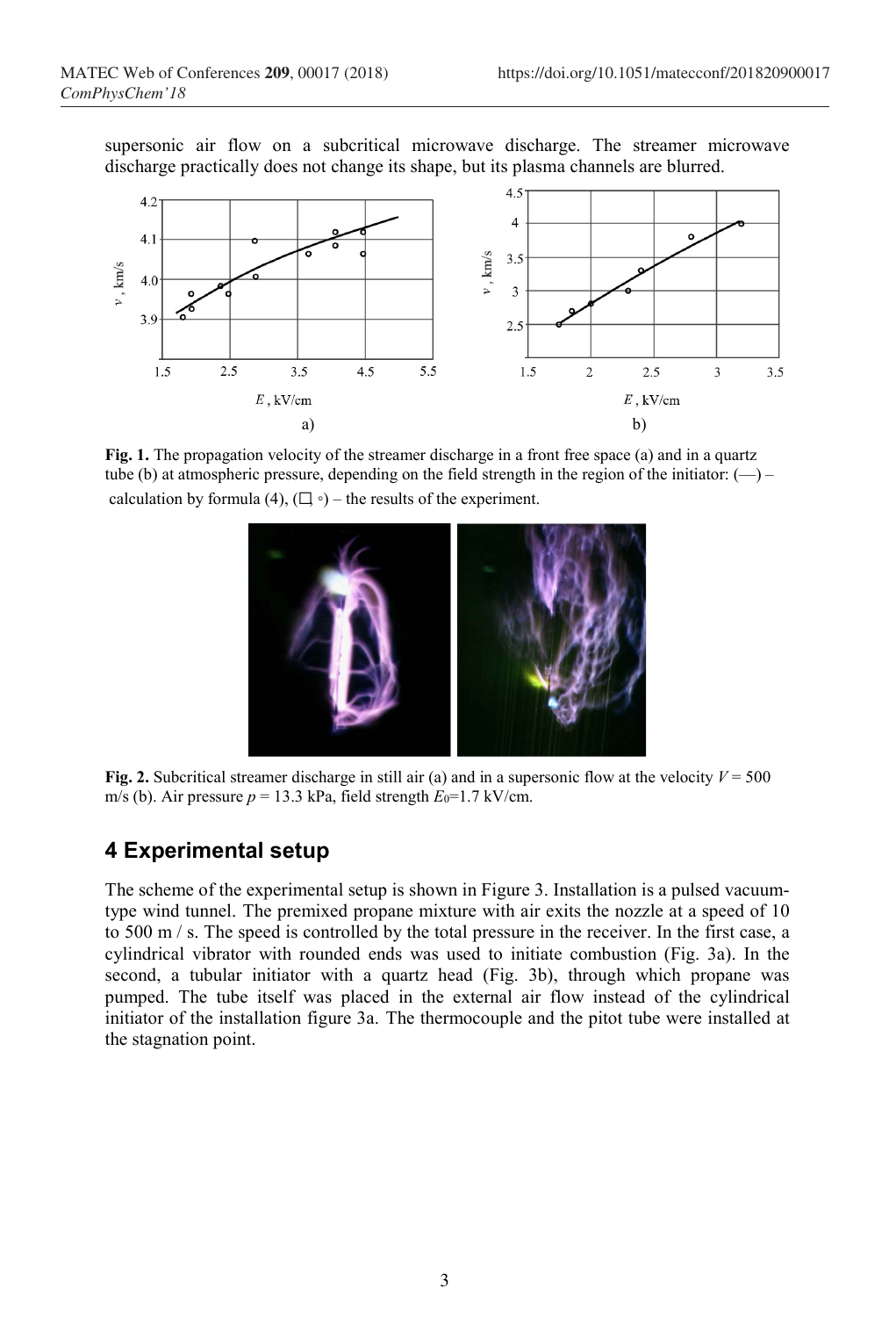

Fig. 3. The scheme of the experimental setup.

## 5 Results

The experimental results for the premixed fuel mixture are shown in Fig. 4. Using the cap, the flow is flat. Its speed is  $30 \text{ m/s}$ . The temperature at the stagnation points is shown to the right. The flame is visible even for the case of a particularly poor mixture (Fig. 4e). In [4], we have already investigated the maintenance of supersonic combustion with the aid of an attached microwave discharge in a plane flow.



Fig. 4. The connected discharge in the mixture of propane with air at a flow rate of 30 m/s: a) – the discharge initiator scheme, b) - discharge in the air, c) combustion of the stoichiometric mixture, fuel surplus factor  $\alpha = 1$ , initial pressure  $p = 3.3$  bar; d) - combustion of the lean mixture,  $\alpha = 0.7$ ,  $p = 1$ bar; e) - combustion of a very poor mixture at  $\alpha = 0.5$ , p = 0.3 bar. h = 5 mm. Vertical division scale – 100 ºС.

 The results of the experiment for propane injection into the wake air flow through the tubular resonator are shown in Fig. 5. It is seen that, despite the weakening of the flame, combustion continues at supersonic speeds.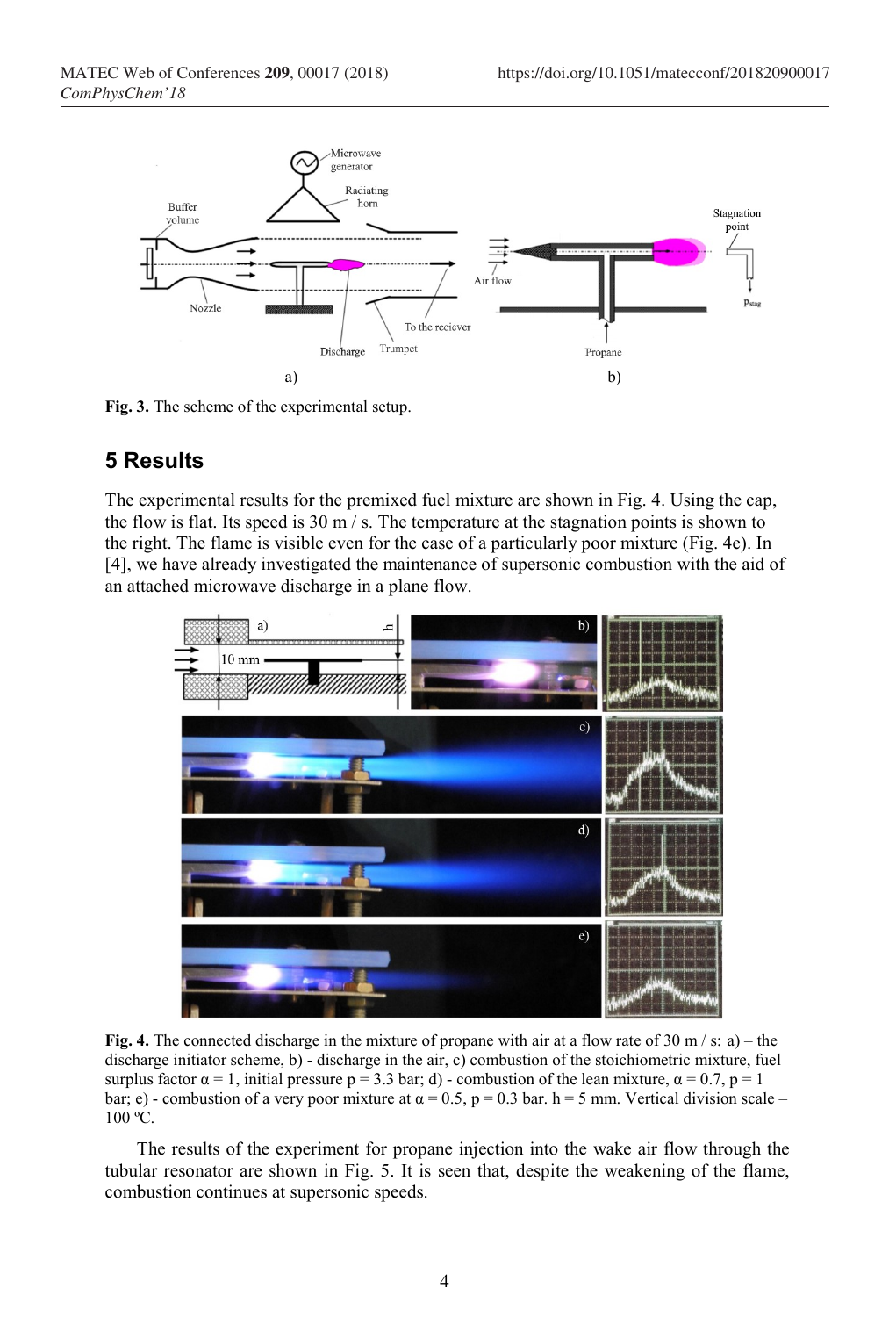

Fig. 5. Combustion of propane in the cocurrent air flow by means of a subcritical microwave discharge at various airflow rates.

 In Fig. 6 shows the temperature field in the cross section of the flow at a distance of 1.4 cm from the feed cut of the mixer. Data are taken for supersonic flow velocity. Noticeable temperature increase of 70-100 degrees Celsius.



Fig. 6. Temperature in the cross section of the supersonic flow at a distance of 1.4 cm from the feed cut of the mixer; (a) - air is injected into the discharge area through the mixer, (b) - an air-propane mixture is injected into the discharge area.

# 6 Conclusion

Calculations have shown that the velocity of the streamers is several km / s, so they are not blown off by a supersonic flow. Experiments have been conducted to ignite the flow of a mixture of propane with air by various discharges at speeds up to twice the speed of sound. In all cases, the experiments confirmed a steady burning of the fuel, which was controlled from the temperature measurements with a thermocouple.

The work was supported by the Ministry of Education and Science of the Russian Federation (agreement No. 14.577.21.0277, unique identifier of the project RFMEFI57717X0277).